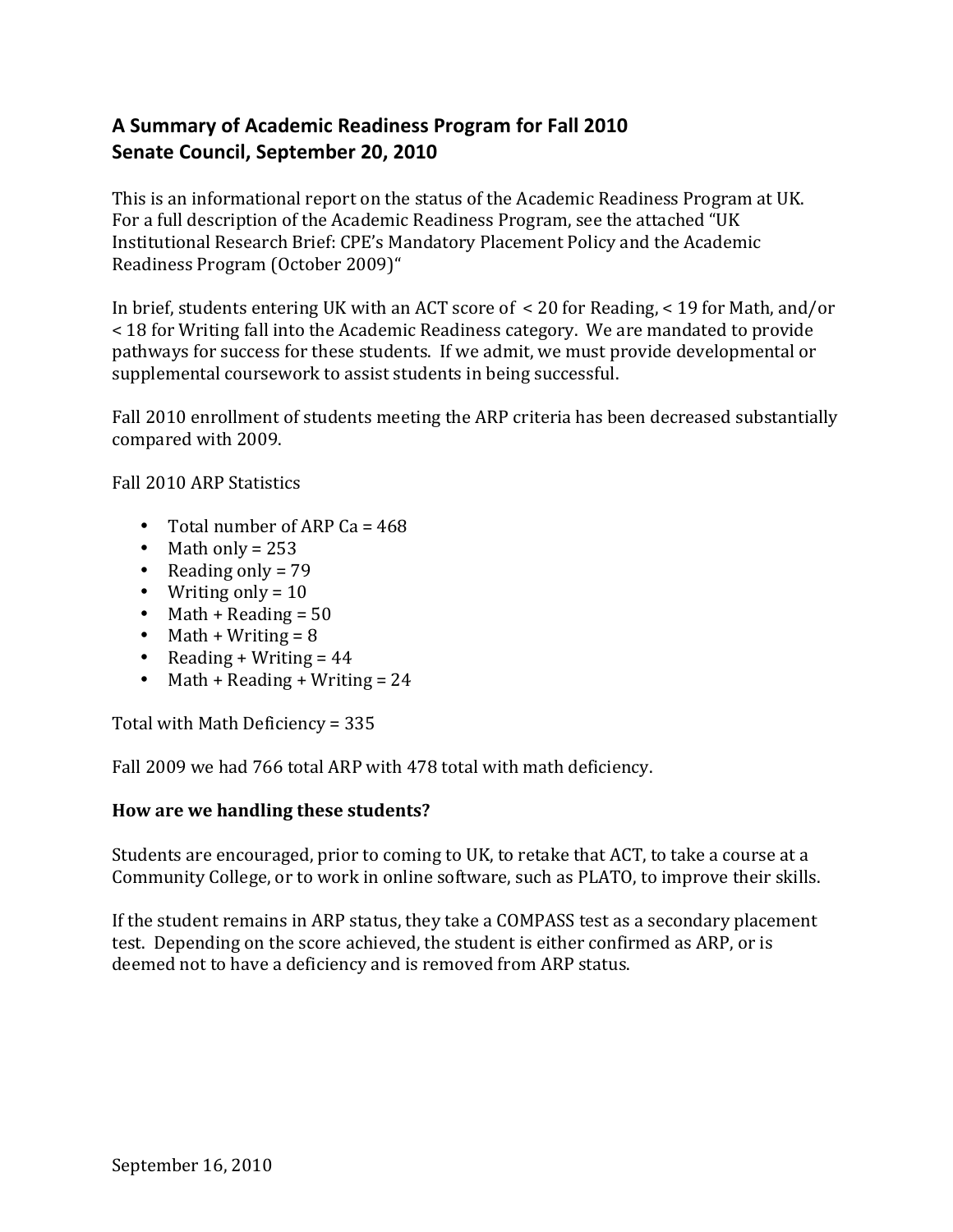### **Once on campus, ARP students are put into developmental or supplemental courses** in their freshman year.

For Math, students are placed into MA 108R, MA  $108R + 1$  hour supplemental workshop, or this year, into UK 090 (taught as MT 065 from BCTC), depending on their COMPASS placement test and whether they have other deficiencies.

Reading students are required to participate in a supplemental reading course that is a companion to ANT 101, HIS 108, or SOC 101. This is coordinated through the P-20 College Readiness Lab in the College of Education.

Writing students are placed into a writing course in their first fall. This is a supplemental course, handled by English, to provide intensive work in writing skills prior to enrollment in ENG 104 in the spring.

## **Future\$Plans**

For the 2011 fall cohort, admissions will be deferring admission for students in these categories. Students with deficiencies will be contacted, and told that they must do one or more actions to remove the deficiencies before they are admitted. These actions include:

- Retaking the  $ACT$
- Taking a developmental or supplemental course prior to admission to UK
- Working in an online platform, like PLATO or Carnegie Learning for Math, then doing a secondary placement test, currently the COMPASS test, to determine whether the student should still be in ARP
- Attending summer bridge programming to work on skills in the summer prior to attending UK.

If a student does not show that they have removed the deficiency, they may be denied admission and recommended to attend community college. Students with all three deficiencies remaining will NOT be admitted.

We are also working on ways to help students understand their potential pathways to success. A student with a MATH ACT of 17 is unlikely to experience success in a degree that has to pass through calculus, chemistry, or other science courses. Of course, many students have the ambition to go to medical or other professional schools, or to be in engineering or business. Students need realistic expectations of what it will take to be successful.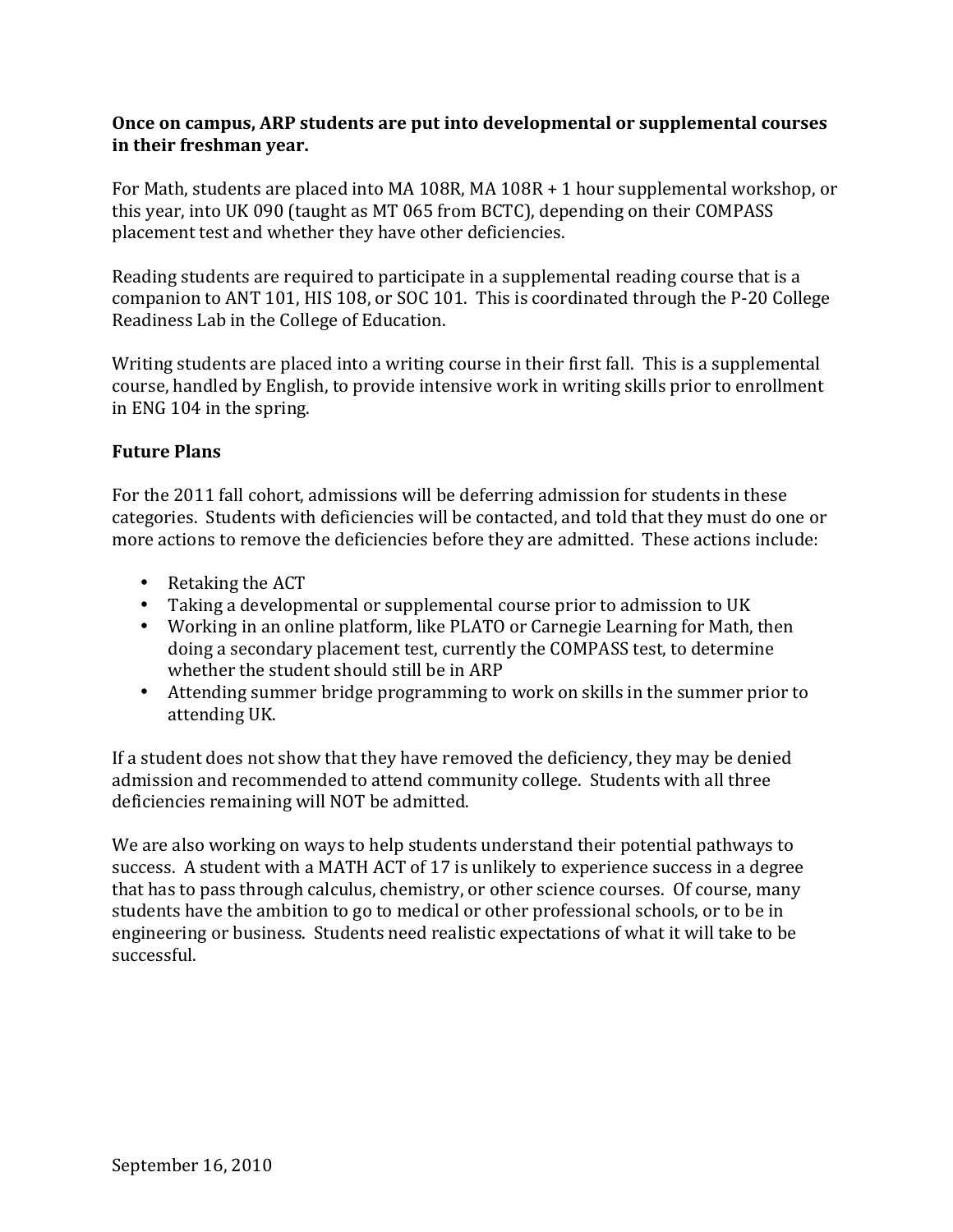

# **UK Institutional Research Brief: CPE's Mandatory Placement Policy and the Academic Readiness Program**

October 2009

Eight years ago, the Council on Postsecondary Education implemented a policy requiring institutions to remediate students who did not meet statewide readiness standards in English, math, and reading. Students who achieved sub-standard scores were required to take a developmental course to improve their skills before being eligible to enroll in a college-level course for credit. Alternatively, students could be placed into a creditbearing, entry-level course that offers supplementary support, such as extra class sessions, additional labs, tutoring and the like. In 2004 and 2009, CPE amended its Mandatory Placement Policy by adjusting the readiness standards. The revised policy establishes the following system-wide standards on the ACT Assessment<sup>[1](#page-2-0)</sup> to qualify for placement in a college-level course:

- A score of 18 or above in English
- A score of 19 or above in math
- A score of 20 or above in reading

### **Skill Deficits in the First-Year Cohort**

An analysis of first-year students' scores on standardized tests found that four of five students scored above the system-wide readiness standards in all three skills areas (see Figure 1). Students with skills deficit in one area, typically math, accounted for 13.5 percent of the cohort. And the percentages of students with two and three skills deficits were 3.9 percent and 1.2 percent, respectively.



<span id="page-2-0"></span><sup>&</sup>lt;sup>1</sup> The comparable standards as measured by the SAT are 450 in Verbal (for English), 470 in Math, and 490 in Verbal (for reading).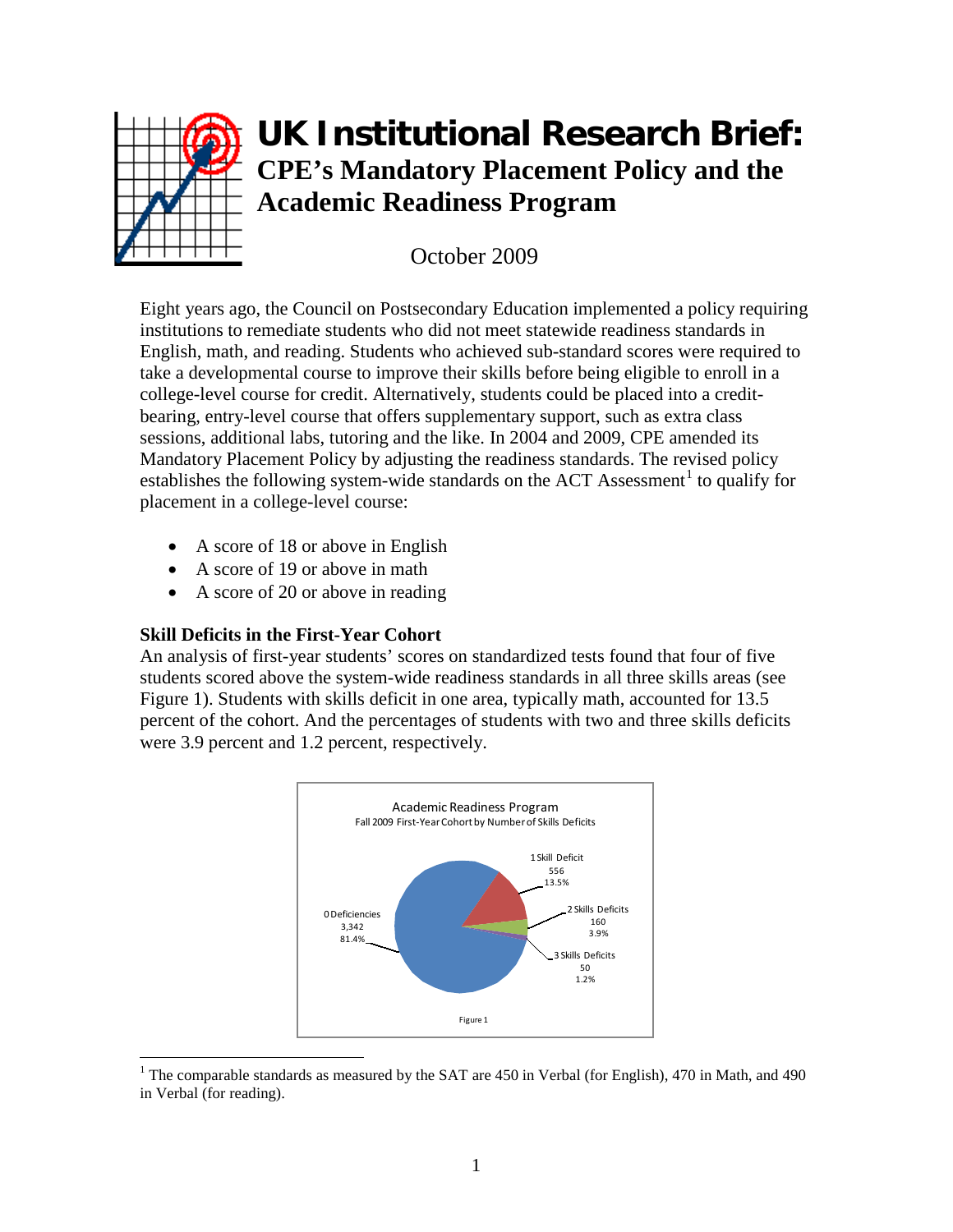#### **Academic Readiness Program**

Students identified as eligible for the Academic Readiness Program (ARP) based on substandard ACT or SAT scores must demonstrate their proficiency within the first two academic semesters that a student is enrolled. The Director of Retention and Student Success works with each student's college to determine whether the student has displayed evidence of meeting readiness standards in these basic skill areas. To increase students' likelihood of success, UK offers several opportunities for students to demonstrate proficiencies—even before they start classes at the University. During the spring or summer prior to their arriving at UK, students can:

- earn an acceptable score on the COMPASS Placement Test taken at a local ACT Testing Center or at no cost at the UK Compass Testing Center;
- fulfill the college-approved learning contract for Academic Readiness Online Tutoring offered free to eligible students; or
- complete successfully a developmental education course at a local community college.

After they enroll at UK, students with deficient skills in math have the option of taking and successfully completing a remedial math course. ARP students requiring supplemental instruction in English are typically placed in a new "writing workshop" developed by the UK Writing Program's faculty and researchers. This one-credit-hour section includes content and objectives from ENG 104, thus serving as a type of advance organizer for students who (upon showing success in the workshop) will enroll in ENG 104 this spring.

Students who do not meet the readiness standard in reading have other interventions designed to improve their skills. The deans of Arts & Sciences and Agriculture agreed last year to support the needs of students in the Academic Readiness Program who require supplemental instruction in reading. Five new "Reading Lab" one-credit-hour sections for ARP students enrolled in ANT 160, HIS 108, SOC 101 and GEN 100 are taught by graduate students trained in their disciplines and in the instruction of critical reading skills. A partnership with the Collaborative Center for Literacy Development includes the reading lab instructor training, oversight of the new classes to assure quality in critical reading skills instruction, open clinics offered to ARP students during the fall and spring semesters, and regular evaluation reports.

### **ARP Pipeline Statistics at a Glance**

The ARP Pipeline presented in Table 1 shows the numbers of students in the Fall 2009 cohort with deficits in the three skill areas, along with statistics on placement and related interventions. A total of 478 students, 11.6 percent of the first-year cohort, scored below the readiness standard in math. Nearly, one in ten (8.8%) placed out of remedial math on the basis of a university placement test. Half of the students (53.3%) with deficiencies in this area were enrolled on or before September 1 in a developmental math course, including nine students who took the course at a community college during the summer. And one-fourth (23.8%) of students who fell below the math readiness standards were recommended other interventions, such as online tutoring, to remediate their deficiencies.